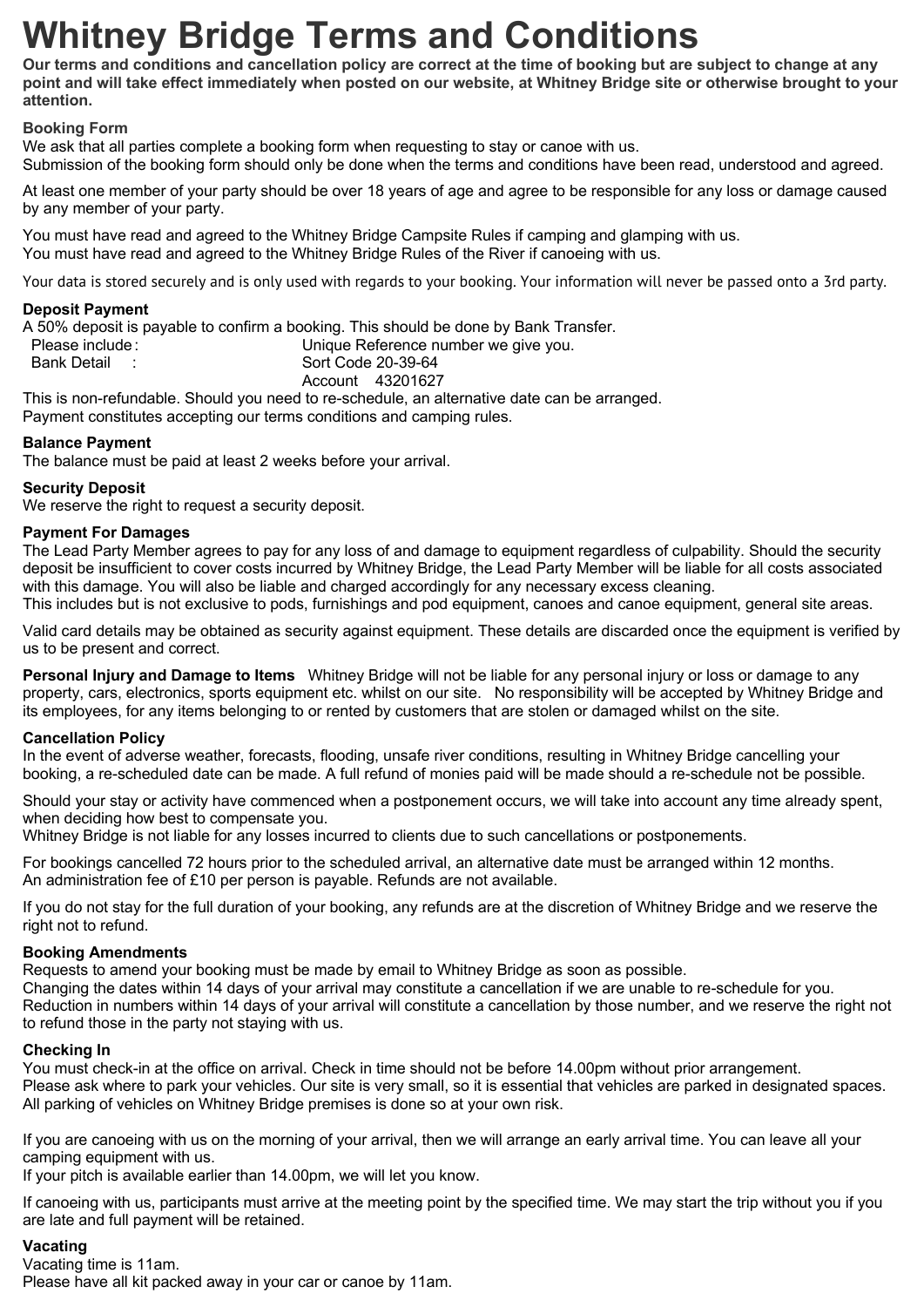# **Canoeing Specific Terms and Conditions in Addition**

# **Age & Group Restrictions**

A minimum of 2 people must be in your group. Solo paddlers are not allowed. The minimum age to paddle a canoe is 12 years old and accompanied by an adult. The minimum age to participate is 4years old and must be accompanied by 2 adults. All under 18 year olds should be designated a responsible adult. Children are not allowed to be left in a canoe on their own without an adult.

#### **Fitness To Participate**

All participants must be fit and free from injury or illness relevant to participating in canoeing activity. If you have any doubts or concerns please seek the advice of your doctor or other medical practitioner. We do not advise that you participate if you are pregnant, have had recent surgery or illness, have a heart condition, high blood pressure, aneurysms or ant similar condition.

Anyone who appears under the influence of drink or drugs will not be allowed to participate in any canoeing or water activities or use of our facilities and will not be eligible for a refund. No alcohol or drugs should be consumed whilst on the river.

You must ensure that you and all party members have the correct clothing for the activity and the weather conditions. You are responsible for taking with you drinking water and food enough for the proposed trip.

#### **Arrival**

Participants must arrive at the meeting point by specified time. We may start the trip without you if you are late and full payment will be retained.

#### **Booking Amendments**

Requests to amend your booking must be made by email to Whitney Bridge as soon as possible. Changing the dates within 14 days of your arrival may constitute a cancellation if we are unable to re-schedule for you. Reduction in numbers within 14 days of your arrival will constitute a cancellation by those number, and we reserve the right not to refund those in the party not canoeing with us.

# **Cancellation Policy**

#### **By Us:**

Ever attempt will be made to ensure that all activities run to schedule. However, water activities are subject to safe river and weather conditions. We reserve the right to postpone your canoe trip if it deemed necessary without notice, due to unsuitable river conditions, forecasts or prevailing weather conditions or due to other factors or unmanageable risks beyond our control. We will give you as much notice as possible and we will offer you alternative dates. If no alternative date can be agreed, a full refund will be offered.

Should the activity have already commenced when the postponement occurs, we will take into account any time you have already spent on the river when deciding how best to compensate you.

Whitney Bridge is not liable for any losses incurred to clients due to such cancellations or postponements.

# **Cancellation Policy**

#### **By You:**

For bookings cancelled 72 hours prior to the scheduled arrival, an alternative date must be arranged within 12 months. An administration fee of £10 per person is payable. Refunds are not available.

If you have started your canoeing trip and decide you wish to abort it, refunds are not available except under extreme circumstances and at the discretion of Whitney Bridge. We reserve the right not to refund.

# **Equipment, Instruction and Supervision**

The Hirer agrees to pay for any loss of and or damage to equipment.

Valid card details will be obtained as security against the equipment. These details are discarded once the equipment is returned and in working order.

If you choose to use your own equipment it is your responsibility to ensure that it is of satisfactory quality and fit for the purpose of the activity you are undertaking. We hold no responsibility for accident or injury caused through use of your own equipment.

All participants must wear a correctly fitted buoyancy aid at all times whilst on the river, including those who launch from Whitney Bridge using their own equipment. You cannot launch from Whitney Bridge without wearing a buoyancy aid.

It is advisable that you take at least one mobile phone. This should be contained within a waterproof pouch specific to the function, and at your own risk.

You must attend and adhere to the safety briefing and all verbal instructions given to you by us, prior to your trip. You must comply at all times to all written rules issued to you.